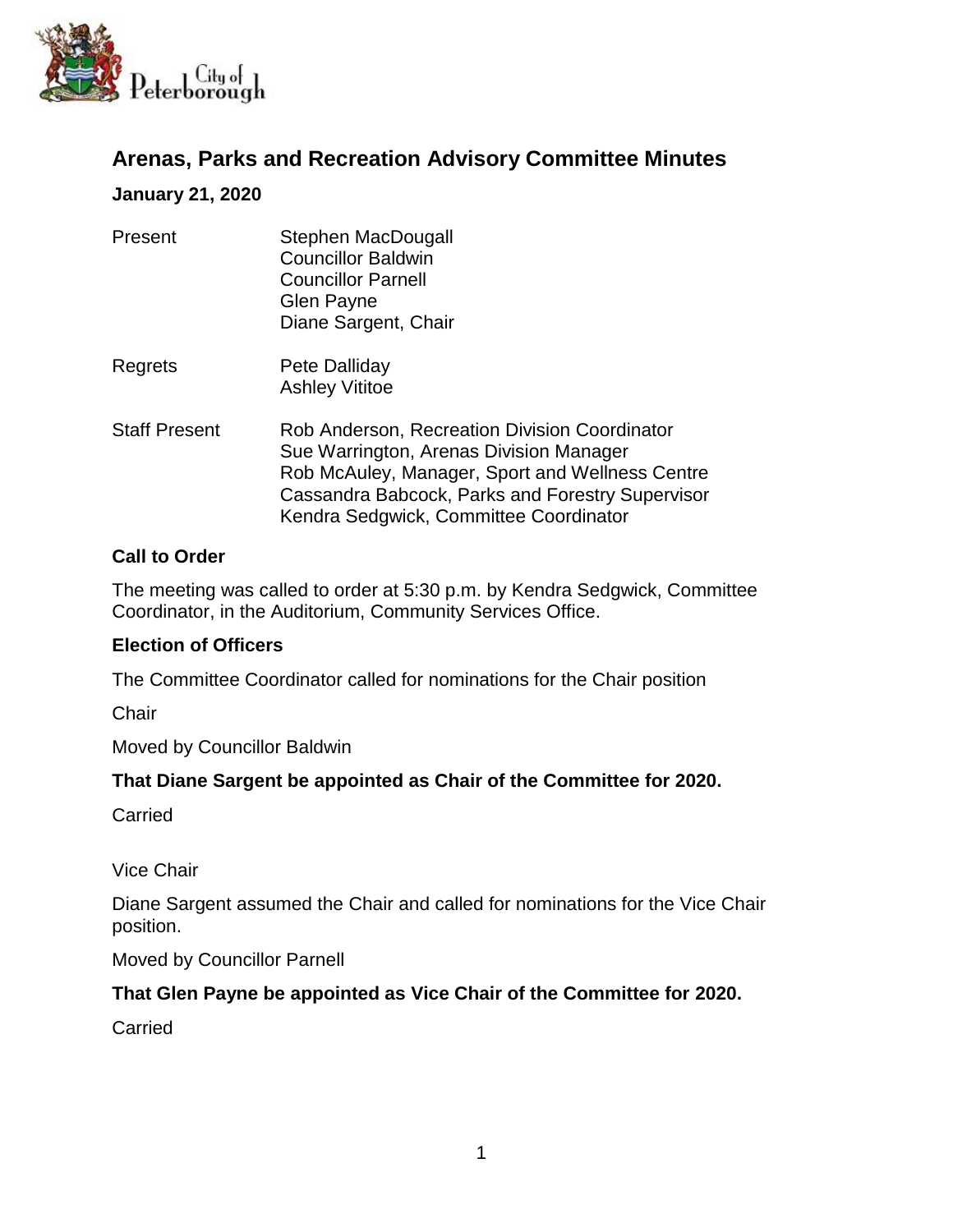Arenas, Parks and Recreation Advisory Committee minutes of January 21, 2020

## **Confirmation of Minutes**

Moved by Glen Payne

### **That the Arenas, Parks and Recreation Advisory Committee minutes of November 26, 2019 be approved.**

**Carried** 

### **Disclosure of Pecuniary Interest**

There were no Disclosures of Pecuniary Interest.

### **Reports and Communications**

Peterborough Athletics Concussion Awareness

Report APRAC20-001

The Chair indicated that Report APRAC20-001 - Peterborough Athletics Concussion Awareness would be deferred to the February 25, 2020 Committee meeting.

Sport Field Naming Rights and Sponsorship

Report APRAC20-002

Scott Elliott, Corporate Sponsorship Coordinator, provided a presentation to Report APRAC20-002.

Moved by Stephen MacDougall

**That the Arenas Parks and Recreation Advisory Committee approve the recommendations outlined in Report APRAC20-002 dated January 21, 2020, of the Recreation Division Coordinator, as follows:**

- **a) That a presentation by the City's Corporate Sponsorship Coordinator on naming rights, advertising and sponsorships at City-owned sport fields be received; and**
- **b) That Staff be encouraged to investigate naming rights, advertising and sponsorship opportunities for City-owned sport fields, and report back to the Arenas Parks and Recreation Advisory Committee at a future date.**

**Carried**